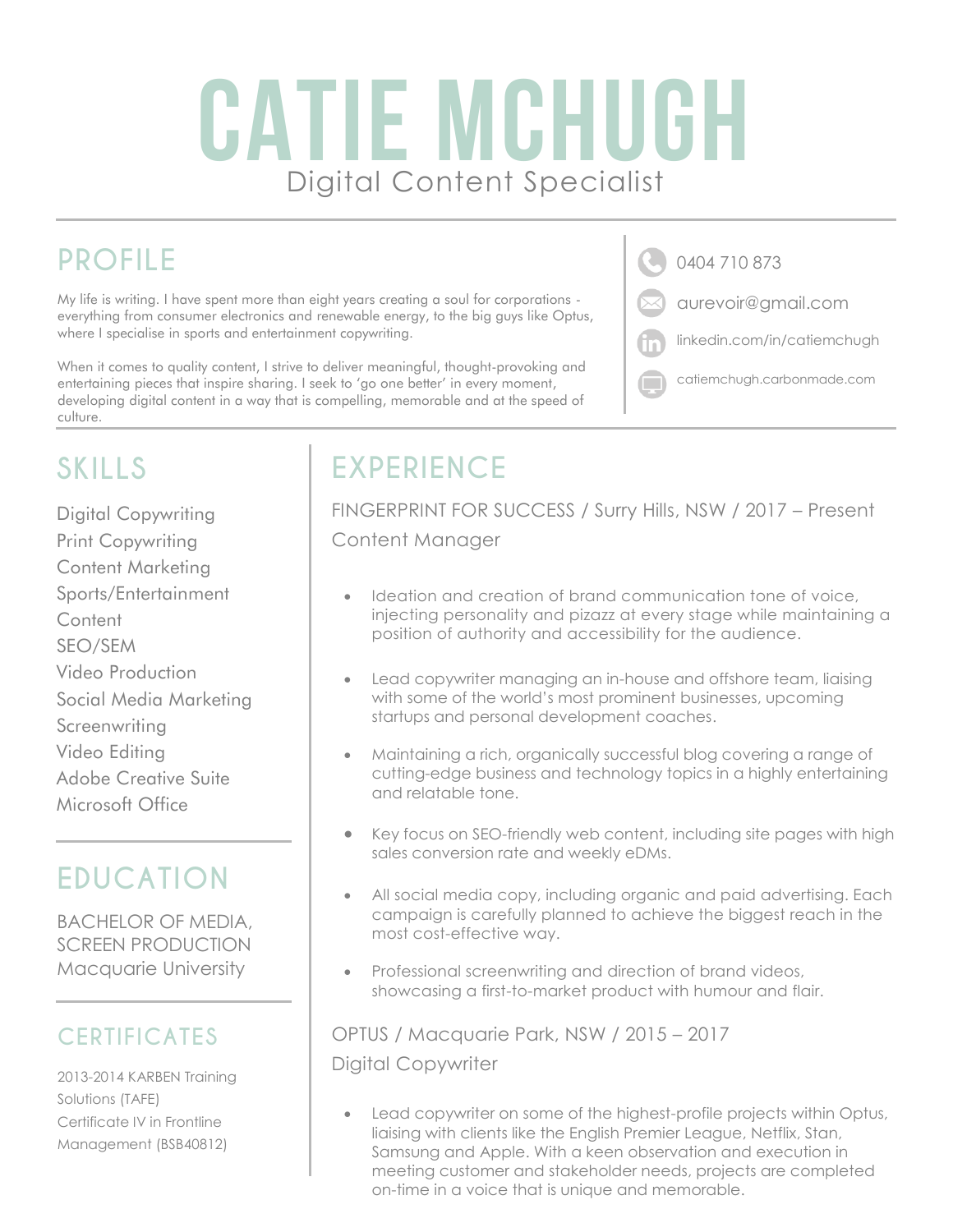# CATIE MCHUGH Digital Content Specialist

# **EXPERIENCE (CONTINUED)**

- Key focus on SEO-friendly web content, including site pages with high sales conversion rate and eDMs to a customer base exceeding one million subscribers. My work is analytically proven to succeed in high open rates, time spent on page and sales conversion.
- The crafting of entertainment-based articles for the Yes Magazine a digital publication with a focus on unique pop culture-related content. Articles are written with the precision required to sell a product or service, without 'dumbing down', over-advertising or treating the customer like a commodity. It is shareable, valuable content that people want to read.
- Scriptwriting and video editing for corporate sales video content, working within the team to fill gaps in customer-facing visual aids that immediately engage and boost sales.

#### URBAN GROUP ENERGY / Milsons Point, NSW / 2013 – 2015 Digital Content Manager

- Implementation and constant development of more than ten websites for eight integrated yet entirely separate companies. My background in copywriting for the web has ensured solid and consistent organic search ranking, and a pleasant user experience (UX) for site visitors.
- Implementation and continual creation of video content, from case studies to recruitment and training videos. This involved scripting, shooting, editing and presenting all content online through a variety of channels, including social media and trade show broadcasting systems.
- Writing and developing all electronic direct marketing, including required copy, database creation and forming promotional campaigns.
- Managed television and print advertising campaigns, utilising past and on-going analytical data, to drive positive reaction and business growth in both the B2B and B2C sectors.

### **REFERENCES**

Alan Creed – Managing Editor **Optus** (2015-2017)

0401 766 948

Kim Bradley - Marketing Manager **Urban Group Energy** (2012-2015)

0414 569 670